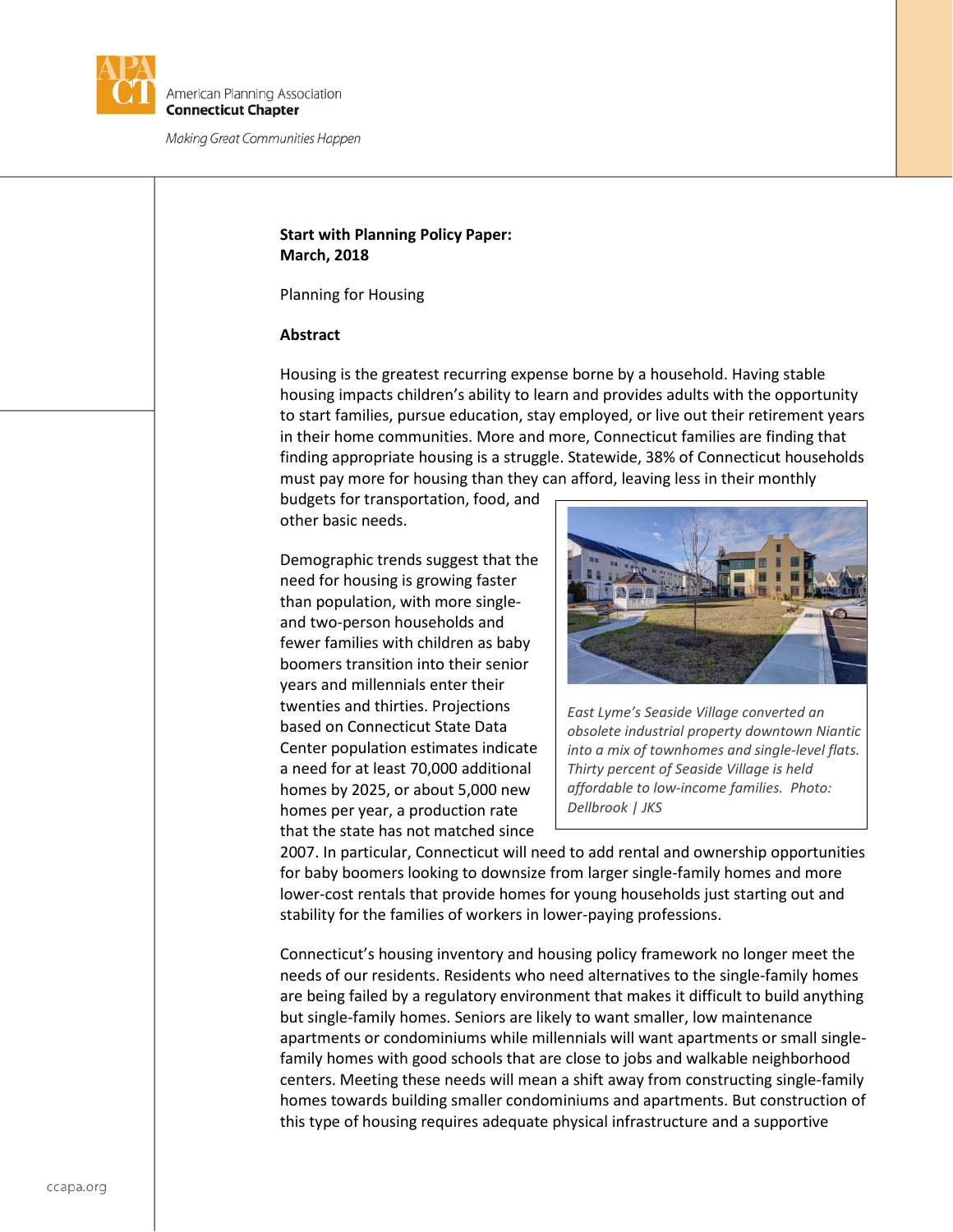

regulatory environment missing in many Connecticut communities. In order for Connecticut to be able to supply the quantity and type of housing we'll need to meet the needs of existing and new residents, we'll have to reform the way we plan and regulate what housing gets built. By harnessing the power of planning, we can build a framework of state, regional, and local activities and policies that enable local communities to make smart decisions about how to grow and that link state investments to positive outcomes for residents and for communities.

#### **Policy Discussion**

### **Invest in housing planning at the state level to guide development of effective local regulations.**

Connecticut's planning and zoning enabling acts place the responsibility for planning and zoning to meet housing needs on municipalities, directing them to plan for a diverse housing stock that provides opportunities for homes for residents across income levels, and to adopt zoning that encourages multifamily development and economic diversity. CGA 8-23 directs local planning commissions to address the housing needs established in the State's Consolidated Housing Plan and Plan of Conservation and Development, but these State documents fail to provide the necessary guidance to municipalities on how to measure local and regional housing needs.

Since the year 2000, Connecticut has added about 2,000 new multifamily dwelling units per year. The State's 2015 Consolidated Housing Plan estimates that we'd need to add *22,000* affordable low-income rentals each year just to address the current deficit of affordable housing and provide homes for workers in growth industries that pay lower wages. Despite the State Plan's estimate, State involvement in local housing production is limited to the investment of State funds in affordable housing production and preservation and administration of the 8-30g Affordable Housing Land Use Appeals Act, which in many cases allows developers to build income-restricted housing that does not comply with local zoning regulations. The 8-30g Affordable Housing Land Use Appeals Act is a blunt tool: municipalities in strong real estate markets that can support internally-subsidized 8-30g developments lose their ability to regulate local land uses, while 8-30g does nothing to incentivize housing in weaker market areas.

If we are to continue depending on municipal planning and zoning commissions to administer our collective housing policy, the State must provide more specific guidance to municipalities on state, regional, and local housing needs. The Connecticut Housing Finance Authority recently commissioned the development of a data-driven housing needs assessment that will quantify existing unmet needs and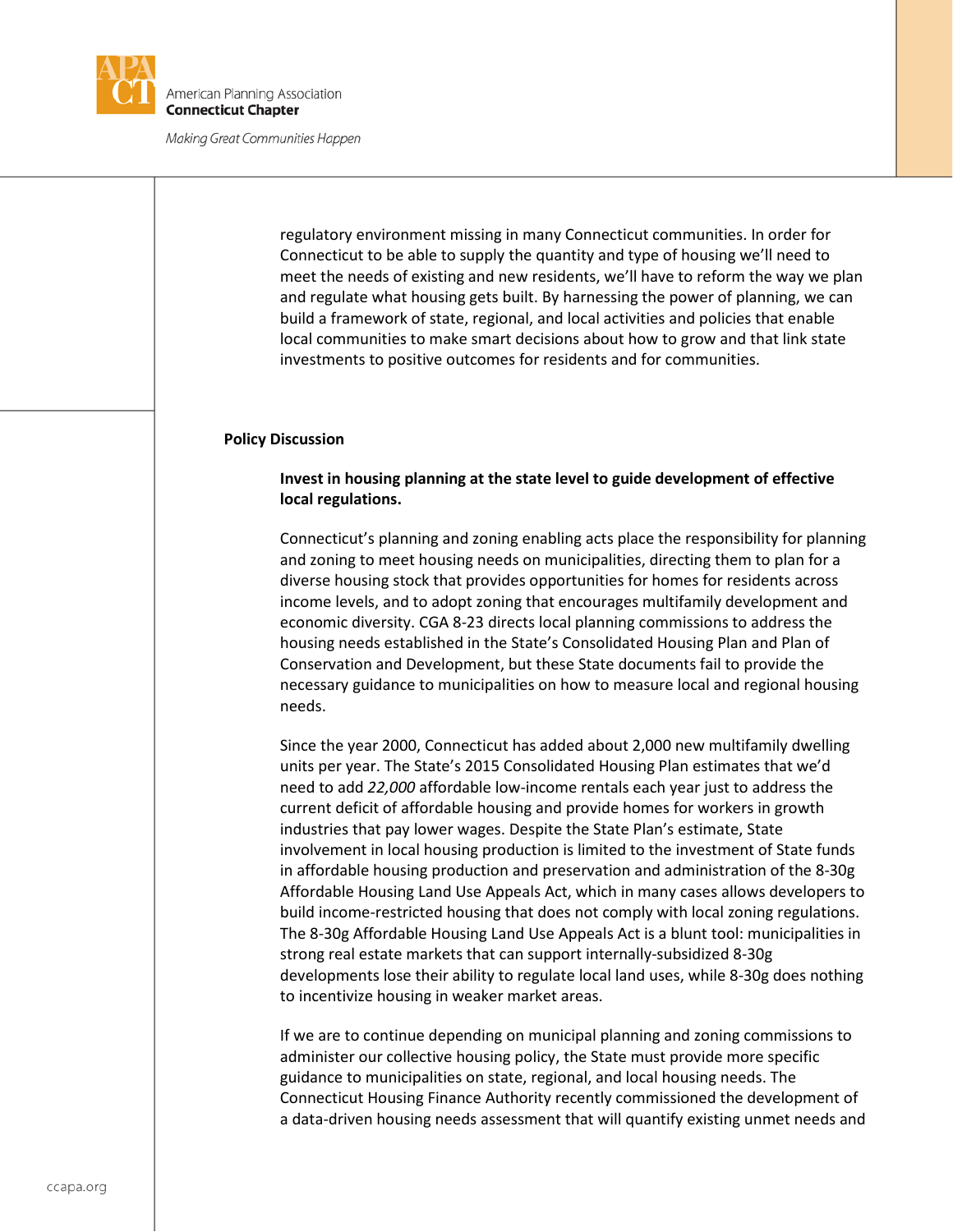

project the future need for rental- and home-ownership housing for the next five, ten, and fifteen years. The assessment should finally provide much-needed guidance to municipalities and state policy makers on how much and what kind of housing municipalities should be enabling. The development of a more rigorous, data-based understanding of housing need should ultimately prepare the state to transition away from the "one-size-fits-all" affordable housing enforcement mechanism of the 8-30g Affordable Housing Land Use Appeals Law to a more nuanced enforcement mechanism that promotes affordable housing where it is needed most and considers local capacity for development. Two bills introduced in 2018 would establish a structure for the Department of Housing to review local regulations and confirm that municipalities are adequately addressing local and regional housing needs. The proposed process is a positive step towards developing a more integrated planning framework across state, regional, and local levels.

# **Move away from a One-Size-Fits-All housing policy to one that concentrates housing production in areas that best promote positive outcomes and economic growth.**

The Department of Housing has embraced location-specific policies that focus new housing production in "high opportunity" areas that give low-income residents access to high-quality schools and stable neighborhoods, policies which sometimes conflict with goals established by the Office of Policy and Management to focus commercial and residential growth in mixeduse, transit-oriented neighborhoods. These goals need not be at odds with one another. The State must develop a cohesive locationspecific strategy to support housing growth in areas that both promote positive resident outcomes and attract investment to the walkable, mixed-use neighborhoods that will drive economic growth in the state going



*Living in homes near major employment centers and transit options transit provides maximum economic opportunities for residents when paired with quality education and a stable neighborhood environment. (Pictured: New Haven)*

forward. Supporting the development of a true Office of State Planning at the Office of Policy and Management would enable plans and programs administered by various state agencies to promote consistent policies and leverage state funds as well as private investments.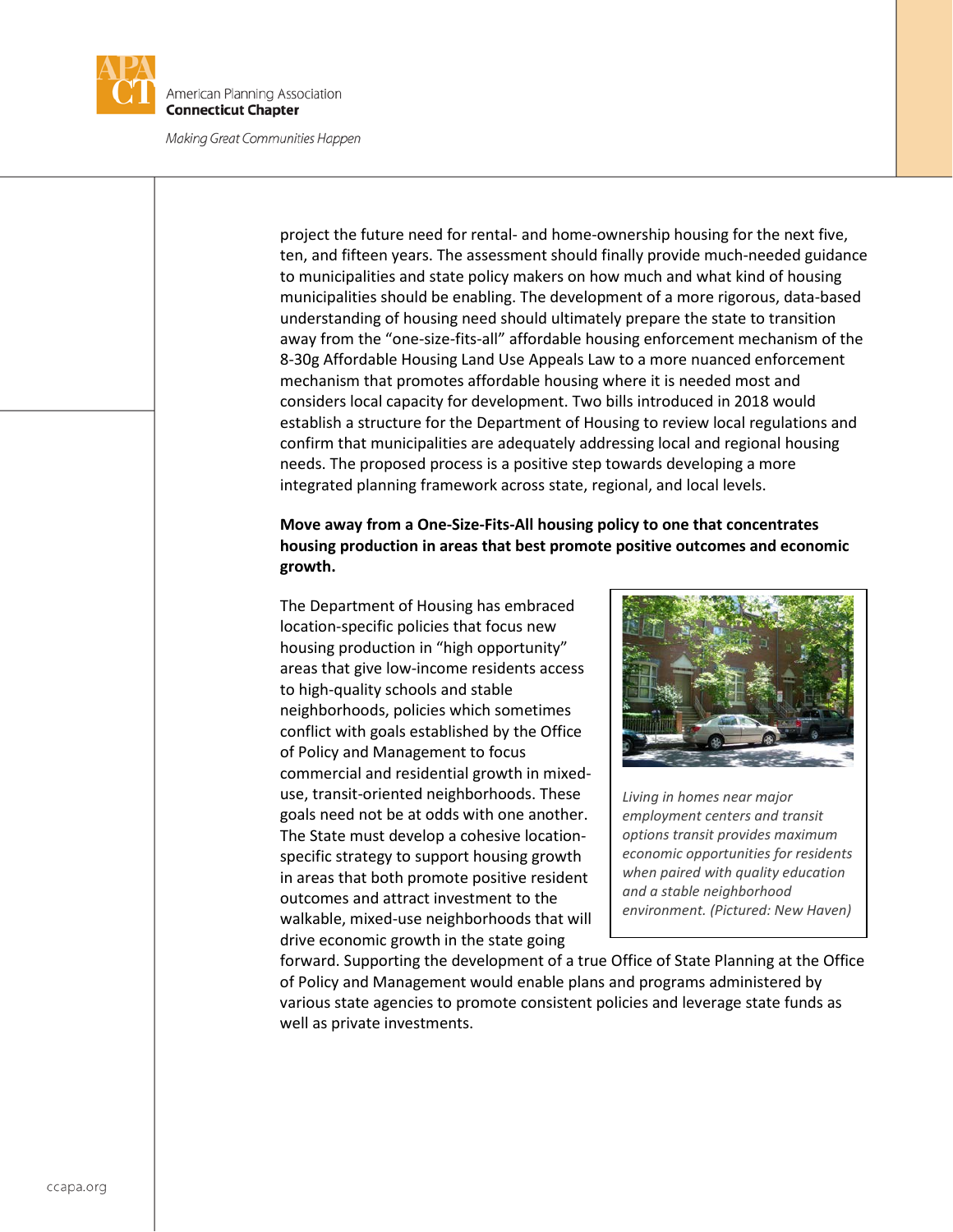

## **Ensure that state and federal funding supports activities and projects that affirmatively further fair housing.**

The State of Connecticut's Department of Housing and Connecticut Housing Finance Authority (CHFA) play critical roles in funding and financing the production and preservation of housing affordable to low- and moderate-income households.

Decisions on how to allocate and invest funding should include confirmation that funded activities will not reinforce existing patterns of economic and racial segregation but instead actively promote opportunities for diverse mixed-income communities. The Department of Housing allocates federal Community Development Block Grant funds to smaller communities through the Small Cities grant program and should develop guidance for grantees on how these funds can promote access to housing in areas traditionally closed to minority and/or low-income residents. Likewise, a greater emphasis on planning for housing at the local level will require building capacity and local understanding of fair housing laws so that local programs are in compliance.

**Reduce municipal reliance on property tax for funding local educational costs to relieve pressure on local mill rates, particularly in urban areas.** 

Connecticut's system of linking the ability of a municipality to provide services to its residents with the value of local real estate has a pernicious effect on the state's housing market and on local housing production policies. The reliance on local property tax must be addressed as part of any fiscal. Our reliance on property tax blocks progress in two ways:

1) Historically, communities have closed themselves to multifamily development for fear that households with children would burden the local school system. While many Connecticut communities are



*Putting housing near employment helps reduce transportation costs for families and alleviates congestion on the state's roadways. (Pictured: Stamford, CT)*



*Recent development in the Town of Fairfield adds retail and commercial activity near the town's thriving center, with housing on upper floors.*